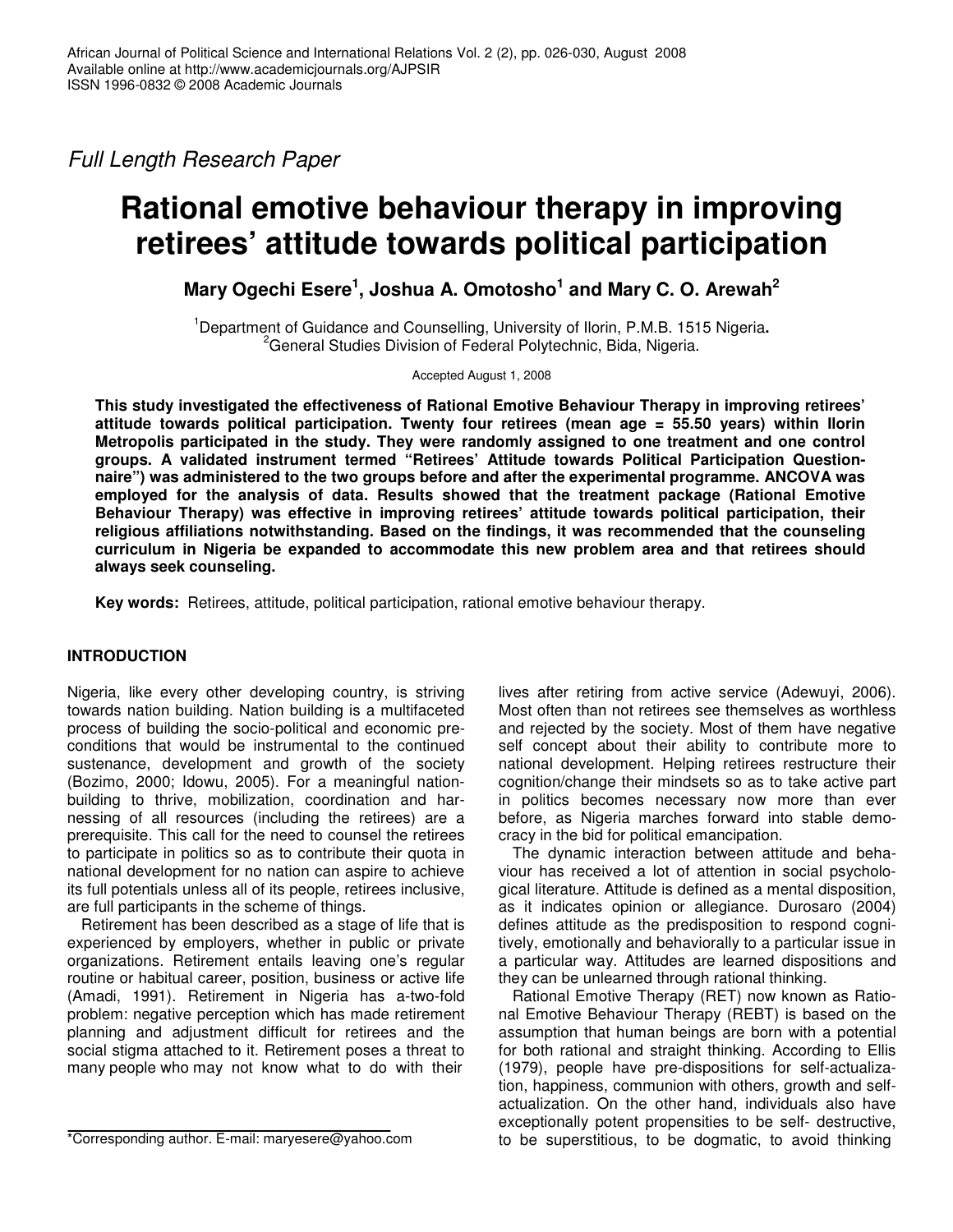**Table1.** A 2 x 3 factorial design.

| <b>Experimental Levels</b> | Christianity      | <b>Religious Affiliation Islam</b> | <b>Others</b> |
|----------------------------|-------------------|------------------------------------|---------------|
| REBT Group (A)             |                   |                                    |               |
| CONTROL Group (B)          |                   |                                    |               |
| Total                      |                   | 13                                 | 3             |
| <b>Grand Total</b>         | 24 (Participants) |                                    |               |

things through, to shirk responsibilities and to avoid actualizing potentials for growth.

Reports in the professional literature (Meritt, 1974; Ellis, 1982; Baker and Thomas, 1983; Ellis, 1986; 1993) have emphasized the efficacy of REBT as a behaviour change approach. REBT is an insight behavioural procedure that emphasis recognizing and changing negative thoughts and maladaptive beliefs. REBT is based on the assumption that cognitions are the major determinants of how we feel and act (Ellis, 1986). As you think, so shall you act! This is the basic assumption (Esere and Idowu, 2000). Assumptions retirees make about their capabilities and worthiness exert considerable influence on their attitude towards political participation. Rigidly held assumptions restrict the flow of information, thereby reinforcing counter-productive behavioural patterns.

REBT is highly didactic. Its strategies/skills include unconditional acceptance; disputing of irrational beliefs, humour, exhortation, positive self talk; and cognitive homework. These and other behaviour change techniques were employed in the treatment package of the present study which sought to find out whether?

There is any significant difference in the attitude towards political participation of retirees exposed to treatment and those in the control group.

## **METHODOLOGY**

This is an experimental research, which involves the manipulation of treatment variable(s), followed by observing the effects of this manipulation on one or more dependent variables. For the purpose of this study, the experimental variables comprised the pre-test scores representing measures of retirees' attitude towards political participation before the treatment package was administered. The post-test scores comprised measures of retirees' attitude towards political participation after the treatment package had been administered.

## **Research design**

This study adopted a two (2) by three (3) factorial design as shown in Table 1. Table 1 shows the 2x3 factorial design adopted for this study. The first component comprised the two levels of experimental groups consisting of one treatment group (Rational Emotive Behaviour Therapy) and a control group. The other component consists of participants from different religious affiliations.

## **Participants and setting**

The target population for this study consists of retirees in Ilorin Metroplolis within the age of 45 - 60 years. On the whole, a total of 24 retirees participated in the study. The participants were selected using a stratified random sampling technique to gather a crosssectional sample across educational level, age and religious affiliations. The participants were drawn from places of worship and within the community. This was done through advertisement, distribution of handbills and personal contacts. A number of criteria were satisfied by the participants before they were deemed qualified for selection into the experimental programme. These include:

Attainment of a minimum educational background of First School Leaving Certificate. The experimental programme was carried out in the English language and as such the researchers selected fairly literate retirees for easy comprehension of the programme.

Willingness to take part in the experimental programme by voluntarily signing a consent form.

Participants' age must not exceed 60 years.

On the recruitment day the participants who met the requirements for selection were randomly assigned to the two experimental groups. The mean age of the participants was 55.50 years while the age range was between 49 and 60 years.

#### **Instrument**

The participants completed the Retirees' Attitude towards Political Participant Questionnaire (RAPQ) before and after the experimental programme. The instrument was formatted on a 4-point Likert type scale, consisting of two sections. Section A deals with personal characteristics of the participants such as religious affiliations and age while section B has 30 items comprising statements on attitudes towards political participation. The content measures the extent to which retirees agree with attitudinal statements for political participation. For the purpose of this study, the higher the total score, the higher a retirees' agreement and good disposition towards political participation and vice versa. Requesting experts in the related field of study to vet the instrument established its content validity. The reliability of the instrument was determined, through Cronbach alpha reliability technique with a coefficient value of 0.76. This lends credence to the suitability of the instrument for the study.

#### **Procedure for treatment**

The procedure for collecting data was divided and was carried out in three stages as follows:

- Pre-treatment phase.
- Treatment phase.
- Post-treatment phase.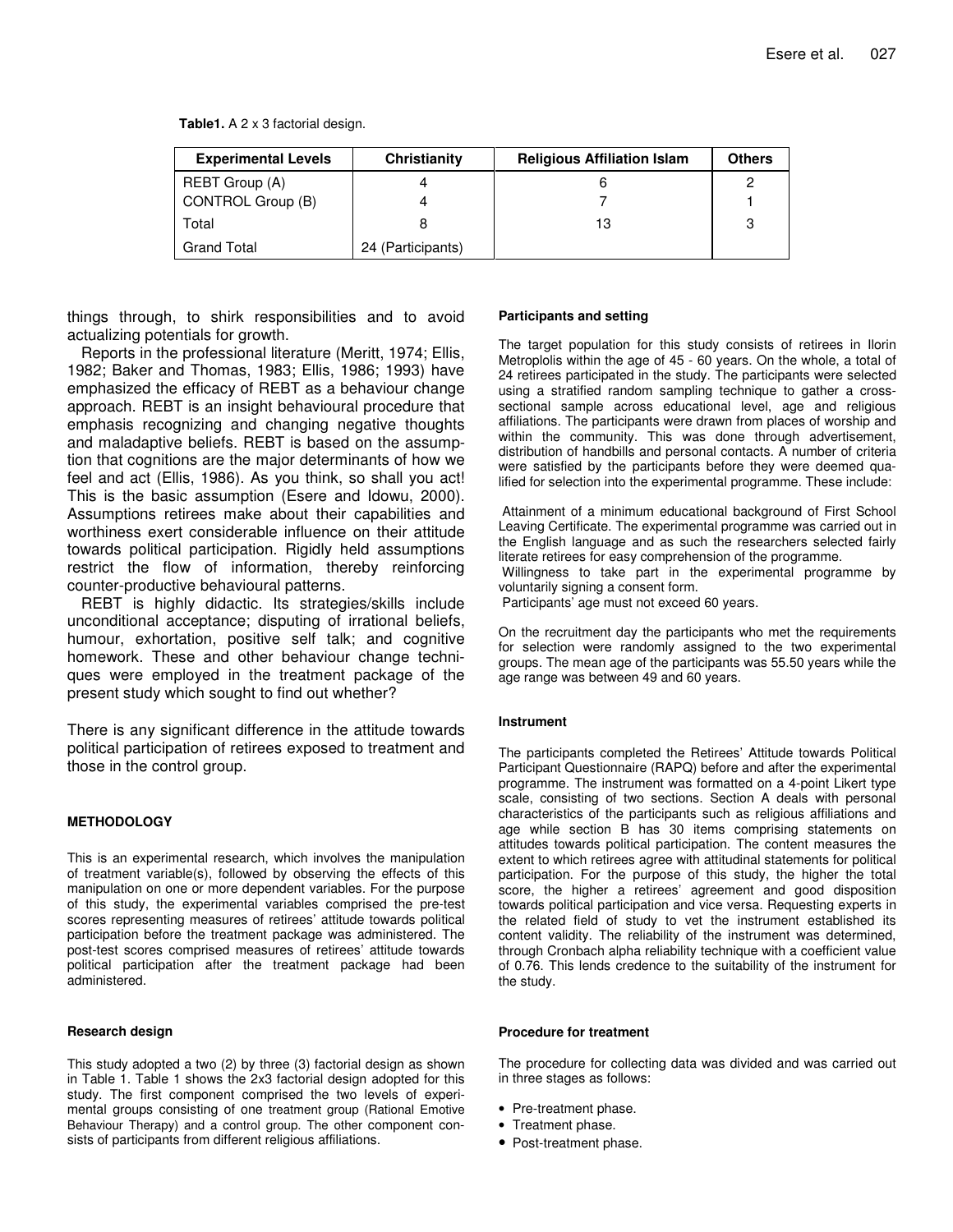**Pre-treatment phase:** As part of the preparation for this study the authors collected letters of introduction from their Heads of Department which enabled them meet with various personnel and organizations such as:

- Religious organizations churches and mosques.
- Igbo community leader.
- Hausa community leader.
- Yoruba community leader.
- The President, Women in Neighborhood (for the use of their seminar hall).
- The Commissioner for Women Affaires (for the use of Kwara State Multipurpose and Youth Development centre).

In all these places the authors further explained their mission and sought their cooperation and assistance by way of making available to the authors the list of retirees around them or by recommending the programme to their organizations and community members. Posters were designed and several copies were pasted at strategic places within Ilorin Metropolis. Copies were also made available to churches; mosques and community leaders for interested members. Prior to the commencement of the experimental treatment, research assistants were employed to assist. The authors trained the two assistants on how to meet the purpose of each topic under discussion. They were taught how to personally pin the name tags on the participants, welcome the participants with warm handshake, handle the registration and distribution of files and other materials, display posters and counseling write-ups. Two days before the date of recruitment, the authors and the two research assistants went round to remind all the people that had earlier on been contacted and intimated about the programme.

On the recruitment day, the respondents who met the requirements for selection (see the section on participants and setting) were randomly assigned to the following groups:

- Monday (Rational Emotive Behaviour Therapy Group A).
- Thursday (Control Group B).

After the introductory talk, those who would not find the programme convenient were asked to leave. The authors retained the control group and "tied" them down somehow. The reason being that if the control group was not met once in a while, they might have been discouraged from coming back after six weeks. A different venue (Kwara State Multipurpose and Youth Development Centre) was used for the casual meetings with the control group so as to avoid "contamination" with the treatment group. No specific training skill was given to the group, but the group was involved in a general discussion on topics relating to family living, which had nothing to do with the treatment package.

**The treatment phase:** The participants that received the treatment were those in the experimental group A. The experiment was carried out over a period of six weeks with the first week used for the screening and final selection of participants. The experimental treatment (Rational Emotive Behaviour Therapy) package was executed through series of instructions, coaching, discussions, take-home assignments and behaviour rehearsals. The lectures were arranged in such a way that one lecture built on the next. The opening remark oriented the participants to the entire programme. This facilitated participants' appraisal of their current status as retirees, vis-à-vis the new knowledge they were receiving. For the treatment(REBT) group, participants were trained on such topics as (a) purpose of Rational Emotive Behaviour Therapy; (b) underlying basic assumptions of rational emotive behaviour therapies; (c) components of rational emotive behaviour therapies; (d) principles underlying rational emotive behaviours/cognitive restructuring and (e) understanding the role of positive self evaluation using REBT

principles.. Participants in the control group were involved in the pre-treatment meetings, assignment into groups and response to the pre-test and post-test questionnaire forms but there was no treatment for them.

**Post-treatment phase:** After the completion of the programme, there were unscheduled follow-up visits with some of the participants to ascertain the effectiveness of the training programme on their attitude towards political participation.

#### **Control of extraneous variables**

The authors took certain steps to prevent or at least minimize the incursion of extraneous variables into the experimental programme. Some of those steps include:

**Non-differential selection of subjects:** In experimental designs in which a control group is used, the effect of the treatment can sometimes be confounded because of differential selection of subjects for the treatment and control groups. To avoid this type of confounding effect, the authors selected treatment and control groups participants that did not differ except for exposure to the experimental treatment.

**Participants were screened,** randomly selected and assigned to the treatment and control groups.

**In order to prevent contamination:** a different venue was used for the casual meetings with the control group.

**To avoid any form of interaction:** the authors ensured that each experimental group attended the training programme on separate days.

**Instrument:** A learning gain may be observed from pre-test to posttest because the nature of the instrument used has changed. To guard against this, the same instrument was used for both the pretest and the post-test measurements.

**To ensure seriousness, full participation and to avoid experimental mortality (a situation where participants quit in mid-experiment**)**:** Participants were highly motivated and only retirees who signed the consent form to show their willingness to take part in the programme were used.

## **Data analysis**

The data obtained for this study were analysed to determine the effects of the independent variable (Ratio-nal Emotive Behaviour Therapy) on the dependent varia-ble (improved attitude towards political participation). The Analysis of Covariance (ANCOVA), using the pre-treatment test scores as covariates was employed for the data analysis. According to Hassan (1995), ANCOVA is a form of analysis of variance that tests the significance of the difference between the dependent variable and one or more covariates by adjusting initial mean difference in the experimental groups. ANCOVA was therefore preferred to any other statistics because it increases precision in an experimental study and also removes the effects of any environmental source of variation that would otherwise inflate the experimental error.

## **RESULTS**

In this section, the results of the data analysis for this stu-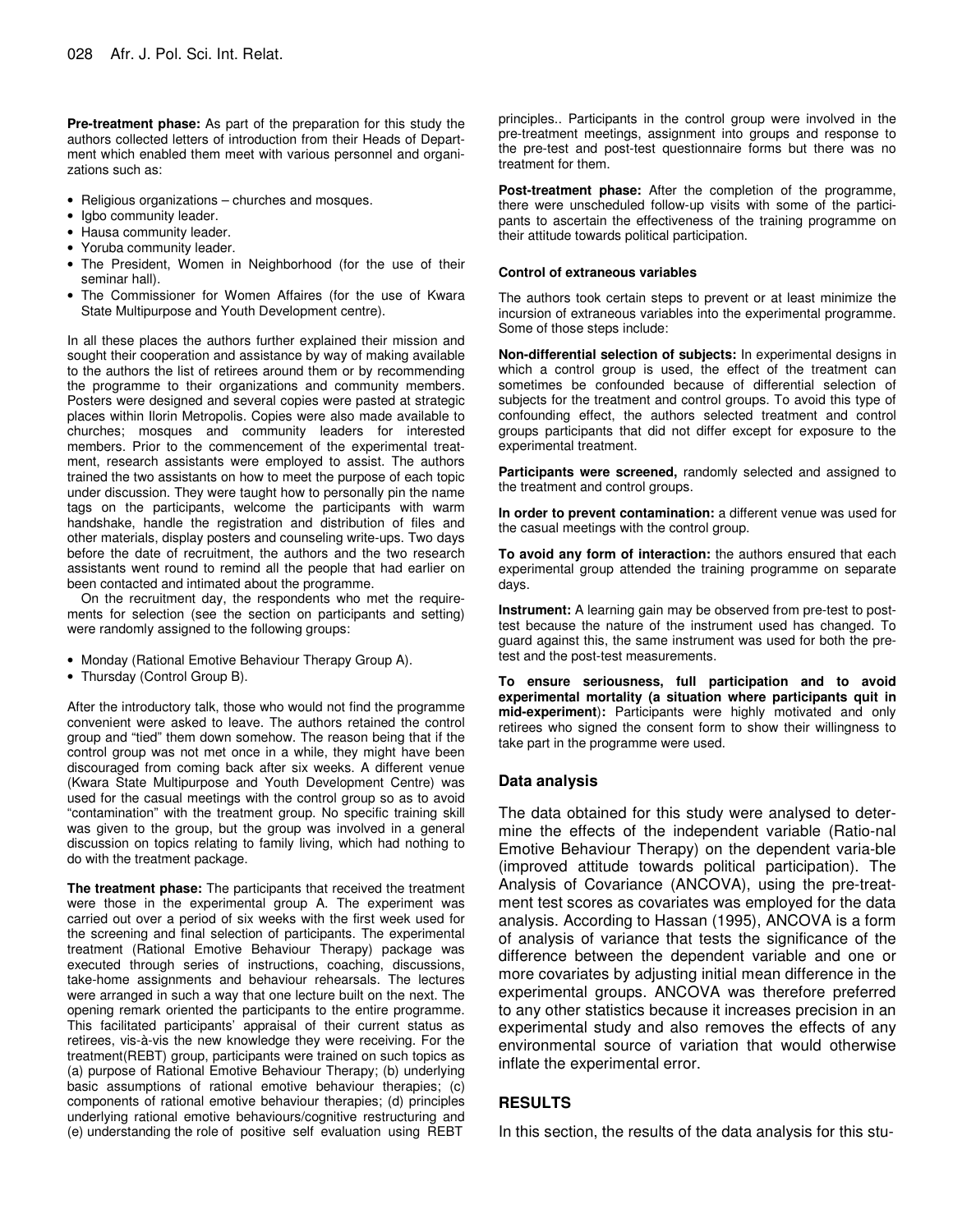| <b>Experimental levels</b> | Christianity |       | <b>ReligiousAffiliations Islam</b> |   |        | <b>Others</b> |   |       |        |
|----------------------------|--------------|-------|------------------------------------|---|--------|---------------|---|-------|--------|
|                            | N            | x-x   | v-x                                | N | x-x    | v-x           | N | x-x   | $V-X$  |
| REBT Group (A)             |              | 73.30 | 110.30                             |   | 72.400 | 109.60        |   | 76.30 | 108.76 |
| Control                    | 3            | 76.20 | 66.40                              |   | 70.26  | 70.08         |   | 72.60 | 72.70  |

**Table 2.** Means (X and Y) of retirees' attitude towards political participation scores based on experimental levels (rows) and religious affiliations (columns).

**Table 3.** Summary results of ANCOVA for adjusted (Ymeans) on retirees' attitude towards political participation based on rows (experimental conditions) and columns (religious affiliations).

| <b>Source</b> | SS       | Df | ΜS     |         |
|---------------|----------|----|--------|---------|
| Rows          | 1660.16  |    | 830.08 | 142.03* |
| Columns       | 4.22     |    | 4.22   | .40     |
| Interaction   | 6.40     |    | 6.20   | .64     |
| Within        | 16242.16 | 20 | 812.08 |         |

 $*$  = Significant,  $p > 0.05$  level

dy were presented. The results were presented according to hypothesis that guided the study.

**Hypothesis 1:** It states that there is no significant difference in the attitude towards political participation of retirees exposed to treatment and those in the control group.

In testing this hypothesis, two statistical analyses were carried out. The results were presented in Tables 2 and 3.

Table 2 showed the unadjusted and adjusted means of the two experimental groups. Significant differences can be observed between the x-means and the y-means of the treatment group while no such differences were recorded for the control group. From this observation of pre-test and post-test means, it can be deduced that the Rational Emotive Behaviour Therapy package had a substantial impact in improving the retirees' attitude towards political participation. The Analysis of Covariance that followed threw more light on the level of significant difference between the experimental groups (Table 3).

The result in Table 3 showed that a significant difference exists between the scores of retirees who were exposed to the treatment package and those in the control group  $(F = 142.03, df \frac{1}{20}, p < .05)$ . Thus the treatment (rows) was found to be significant while no interaction effect was observed between row (treatment) and columns (religious affiliations). That is Christians, Muslims and retirees from other religious group benefited from the training programme. Based on Tables 2 and 3, the null hypothesis which stated that there is no significant difference in the attitude towards political participant of retirees exposed to treatment and those in the control was rejected.

## **DISCUSSION**

The main purpose of this study is to investigate whether or not experimental manipulation would be effective in improving retirees' attitude towards political participation. The adjusted y-mean scores of the participants in the treatment group are considerably higher than those of participants in the control group. This difference is attributable to the effect of the treatment to which the control group was not exposed. The study has, to this end, established the effectiveness of Rational Emotive Behaviour Therapy in improving retirees' attitude towards political participation. The possible reasons for this are not far fetched. The effectiveness of the treatment package could be attributed to the opportunities provided the retirees in re-discovering themselves through positive self evaluation of their worth and untapped potentials. The present findings have corroborated such studies as (Ellis, 1982; Baker and Thomas, 1983; Esere and Idowu, 2000; Adewuyi, 2006), which found the efficacy of rational emotive behaviour therapy in enhancing behavioural/attitudinal change in the participants. Adewuyi (2006) reported experimental studies in which the main target was rational behaviour/attitudinal change towards retire-ment. Rational Emotive Behaviour and Reality Therapies training groups using behaviour rehearsals, modelling, group and trainer feedback, and homework assignments was compared to a control group. The REBT participants were found to be better in self-report and behaviour measures than those in the control group.

The findings of this study also lend credence to the research findings of Baker and Thomas (1983) who surveyed the efficacy of cognitive restructuring and structured group discussion as primary preventive strategies. They found out that adoption of effective cognitive restruturing strategies/skills like positive self-talk; unconditional acceptance; disputing of irrational beliefs; humour; exhortation and cognitive homework were effective in preventing participants' self destructive behaviours. These strategies were also incorporated in the treatment package of the present study.

## **Implications of the study**

The results of this study show that retirees who were exposed to treatment condition (Rational Emotive Behaviour Therapy) reported improved attitudinal change towards political participation than their counterparts in the